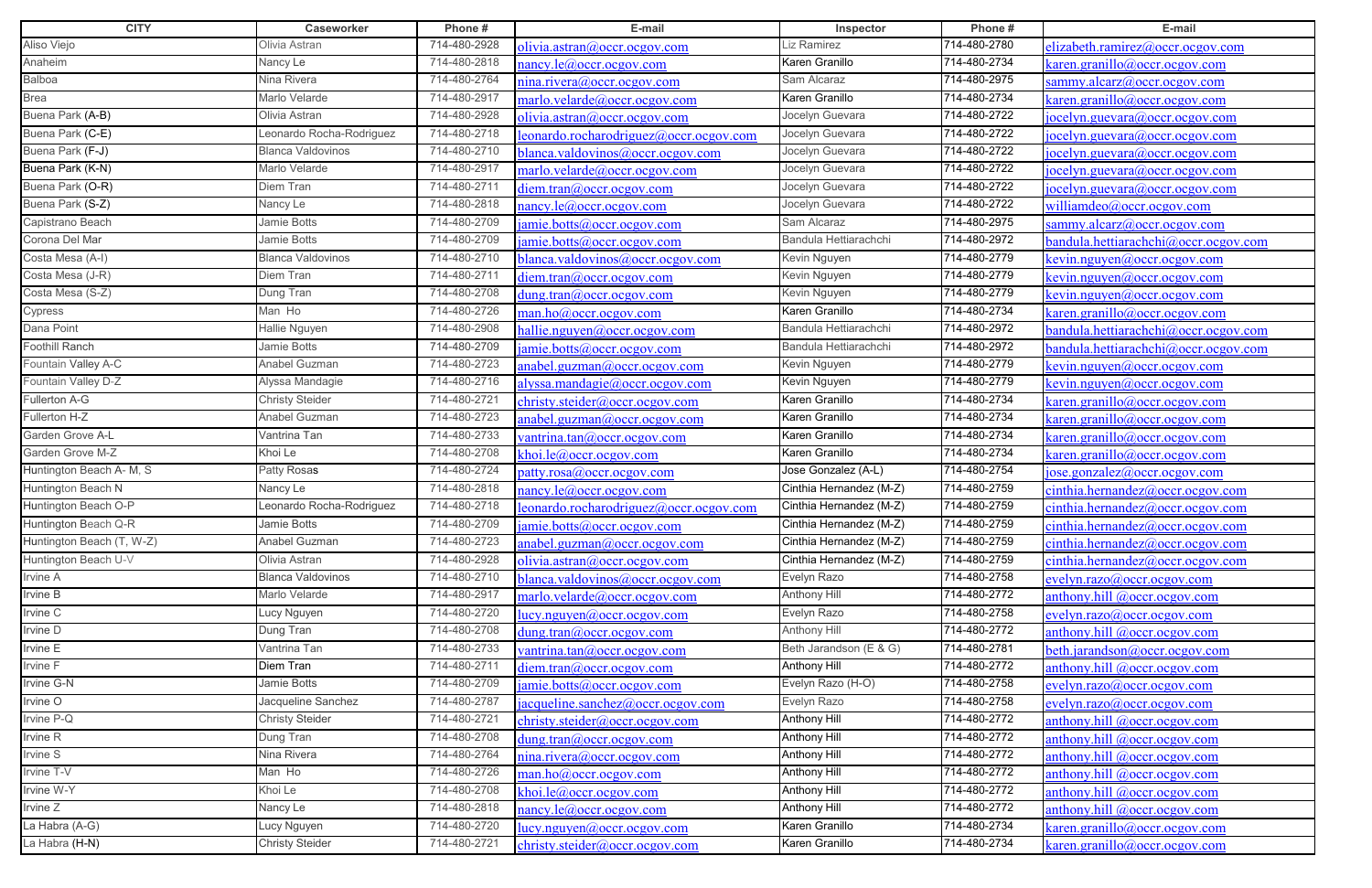| La Habra (O-Z)                   | Jacqueline Sanchez       | 714-480-2787 | acqueline.sanchez@occr.ocgov.com      | Karen Granillo        | 714-480-2734 | saren.granillo@occr.ocgov.com              |
|----------------------------------|--------------------------|--------------|---------------------------------------|-----------------------|--------------|--------------------------------------------|
| La Mirada                        | Leonardo Rocha-Rodriguez | 714-480-2718 | eonardo.rocharodriguez@occr.ocgov.com | Karen Granillo        | 714-480-2734 | karen.granillo@occr.ocgov.com              |
| La Palma                         | Olivia Astran            | 714-480-2928 | olivia.astran@occr.ocgov.com          | Karen Granillo        | 714-480-2734 | $\frac{1}{2}$ aren.granillo@occr.ocgov.com |
| Ladera Ranch                     | Nina Rivera              | 714-480-2764 | nina.rivera@occr.ocgov.com            | Sam Alcaraz           | 714-480-2975 | sammy.alcarz@occr.ocgov.com                |
| Laguna Beach                     | Anabel Guzman            | 714-480-2723 | anabel.guzman@occr.ocgov.com          | Sam Alcaraz           | 714-480-2975 | sammy.alcarz@occr.ocgov.com                |
| Laguna Hills                     | Nancy Le                 | 714-480-2818 | nancy.le@occr.ocgov.com               | Sam Alcaraz           | 714-480-2975 | sammy.alcarz@occr.ocgov.com                |
| Laguna Niguel                    | Man Ho                   | 714-480-2726 | man.ho@occr.ocgov.com                 | Sam Alcaraz           | 714-480-2975 | sammy.alcarz@occr.ocgov.com                |
| Laguna Woods                     | Marlo Velarde            | 714-480-2917 | marlo.velarde@occr.ocgov.com          | Beth Jarandson        | 714-480-2781 | beth.jarandson@occr.ocgov.com              |
| Lake Forest                      | Nina Rivera              | 714-480-2764 | nina.rivera@occr.ocgov.com            | Bandula Hettiarachchi | 714-480-2972 | bandula.hettiarachchi@occr.ocgov.com       |
| Los Alamitos                     | Alyssa Mandagie          | 714-480-2716 | acqueline.phan@occr.ocgov.com         | Karen Granillo        | 714-480-2734 | caren.granillo@occr.ocgov.com              |
| Midway City (A-D)                | Anabel Guzman            | 714-480-2723 | anabel.guzman@occr.ocgov.com          | Laura Lampers         | 714-480-2768 | aura.lampers@occr.ocgov.com                |
| Midway City (E-L)                | Hallie Nguyen            | 714-480-2908 | nallie.nguyen@occr.ocgov.com          | Laura Lampers         | 714-480-2768 | laura.lampers@occr.ocgov.com               |
| Midway City (M-O)                | Man Ho                   | 714-480-2726 | man.ho@occr.ocgov.com                 | Laura Lampers         | 714-480-2768 | laura.lampers@occr.ocgov.com               |
| Midway City (P-S)                | <b>Blanca Valdovinos</b> | 714-480-2710 | blanca.valdovinos@occr.ocgov.com      | Laura Lampers         | 714-480-2768 | laura.lampers@occr.ocgov.com               |
| Midway City (T)                  | Michael Gonzalez         | 714-480-2739 | michael.gonzales@occr.ocgov.com       | Laura Lampers         | 714-480-2768 | laura.lampers@occr.ocgov.com               |
| Midway City (U-Z)                | Khoi Le                  | 714-480-2708 | khoi.le@occr.ocgov.com                | Laura Lampers         | 714-480-2768 | laura.lampers@occr.ocgov.com               |
| Mission Viejo                    | <b>Christy Steider</b>   | 714-480-2721 | christy.steider@occr.ocgov.com        | Liz Ramirez           | 714-480-2780 | elizabeth.ramirez@occr.ocgov.com           |
| Newport Beach                    | <b>Blanca Valdovinos</b> | 714-480-2710 | blanca.valdovinos@occr.ocgov.com      | Bandula Hettiarachchi | 714-480-2972 | bandula.hettiarachchi@occr.ocgov.com       |
| Orange A-B                       | Khoi Le                  | 714-480-2708 | khoi.le@occr.ocgov.com                | Laura Lampers         | 714-480-2768 | laura.lampers@occr.ocgov.com               |
| Orange C-D                       | Talina Bui               | 714-480-2817 | calina.bui@occr.ocgov.com             | Laura Lampers         | 714-480-2768 | laura.lampers@occr.ocgov.com               |
| Orange E-Z                       | Leonardo Rocha-Rodriguez | 714-480-2718 | eonardo.rocharodriguez@occr.ocgov.com | Laura Lampers         | 714-480-2768 | laura.lampers@occr.ocgov.com               |
| Placentia                        | Nina Rivera              | 714-480-2764 | nina.rivera@occr.ocgov.com            | Karen Granillo        | 714-480-2734 | <u>caren.granillo@occr.ocgov.com</u>       |
| Portola Hills                    | Dung Tran                | 714-480-2708 | dung.tran@occr.ocgov.com              | Laura Lampers         | 714-480-2768 | laura.lampers@occr.ocgov.com               |
| Rancho Santa Margarita           | Man Ho                   | 714-480-2726 | man.ho@occr. ocgov.com                | Sam Alcaraz           | 714-480-2975 | sammy.alcarz@occr.ocgov.com                |
| San Clemente                     | Marlo Velarde            | 714-480-2917 | marlo.velarde@occr.ocgov.com          | Bandula Hettiarachchi | 714-480-2972 | bandula.hettiarachchi@occr.ocgov.com       |
| San Juan Capistrano              | Nina Rivera              | 714-480-2764 | nina.rivera@occr.ocgov.com            | Sam Alcaraz           | 714-480-2975 | sammy.alcarz@occr.ocgov.com                |
| Santa Ana                        | Alyssa Mandagie          | 714-480-2716 | alyssa.mandagie@occr.ocgov.com        | Karen Granillo        | 714-480-2734 | $\alpha$ aren.granillo@occr.ocgov.com      |
| Seal Beach                       | Dung Tran                | 714-480-2708 | dung.tran@occr.ocgov.com              | Karen Granillo        | 714-480-2734 | $\alpha$ aren.granillo@occr.ocgov.com      |
| Silverado Canyon                 | Marlo Velarde            | 714-480-2917 | marlo.velarde@occr.ocgov.com          | Sam Alcaraz           | 714-480-2975 | sammy.alcarz@occr.ocgov.com                |
| Stanton A-D                      | Michael Gonzalez         | 714-480-2739 | michael.gonzales@occr.ocgov.com       | Jocelyn Guevara       | 714-480-2722 | jocelyn.guevara@occr.ocgov.com             |
| Stanton (E-F)                    | Jamie Botts              | 714-480-2709 | amie.botts@occr.ocgov.com             | Jocelyn Guevara       | 714-480-2722 | jocelyn.guevara@occr.ocgov.com             |
| Stanton (G)                      | Diem Tran                | 714-480-2711 | diem.tran@occr.ocgov.com              | Jocelyn Guevara       | 714-480-2722 | jocelyn.guevara@occr.ocgov.com             |
| Stanton (H)                      | Hallie Nguyen            | 714-480-2908 | hallie.nguyen@occr.ocgov.com          | Jocelyn Guevara       | 714-480-2722 | jocelyn.guevara@occr.ocgov.com             |
| Stanton (I-K)                    | Olivia Astran            | 714-480-2928 | olivia.astran@occr.ocgov.com          | Jocelyn Guevara       | 714-480-2722 | jocelyn.guevara@occr.ocgov.com             |
| $\overline{\mathsf{Stanton}}(L)$ | Vantrina Tan             | 714-480-2733 | vantrina.tan@occr.ocgov.com           | Jocelyn Guevara       | 714-480-2722 | jocelyn.guevara@occr.ocgov.com             |
| Stanton (M,O)                    | Nina Rivera              | 714-480-2764 | $n$ ina.rivera $(a)$ occr.ocgov.com   | Jocelyn Guevara       | 714-480-2722 | jocelyn.guevara@occr.ocgov.com             |
| Stanton (N)                      | <b>Christy Steider</b>   | 714-480-2721 | christy.steider@occr.ocgov.com        | Jocelyn Guevara       | 714-480-2722 | jocelyn.guevara@occr.ocgov.com             |
| Stanton (P)                      | Patty Rosas              | 714-480-2724 | patty.rosa@occr.ocgov.com             | Jocelyn Guevara       | 714-480-2722 | [iocelyn.guevara@occr. ocgov.com]          |
| Stanton (Q-R)                    | Man Ho                   | 714-480-2726 | man.ho@occr. ocgov.com                | Jocelyn Guevara       | 714-480-2722 | jocelyn.guevara@occr.ocgov.com             |
| Stanton (S)                      | Anabel Guzman            | 714-480-2723 | anabel.guzman@occr.ocgov.com          | Jocelyn Guevara       | 714-480-2722 | jocelyn.guevara@occr.ocgov.com             |
| Stanton (T)                      | Khoi Le                  | 714-480-2708 | choi.le@occr.ocgov.com                | Jocelyn Guevara       | 714-480-2722 | jocelyn.guevara@occr.ocgov.com             |
| Stanton (U-V)                    | Lucy Nguyen              | 714-480-2720 | lucy.nguyen@occr.ocgov.com            | Jocelyn Guevara       | 714-480-2722 | jocelyn.guevara@occr.ocgov.com             |
| Stanton (W-X)                    | Jacqueline Sanchez       | 714-480-2787 | acqueline.sanchez@occr.ocgov.com      | Jocelyn Guevara       | 714-480-2722 | jocelyn.guevara@occr.ocgov.com             |
| Stanton (Y-Z)                    | Leonardo Rocha-Rodriguez | 714-480-2718 | eonardo.rocharodriguez@occr.ocgov.com | Jocelyn Guevara       | 714-480-2722 | jocelyn.guevara@occr.ocgov.com             |
| Sunset Beach                     | Olivia Astran            | 714-480-2928 | olivia.astran@occr.ocgov.com          | Karen Granillo        | 714-480-2734 | $\kappa$ aren.granillo@occr.ocgov.com      |
| Trabuco Canyon                   | <b>Blanca Valdovinos</b> | 714-480-2710 | blanca.valdovinos@occr.ocgov.com      | Bandula Hettiarachchi | 714-480-2972 | bandula.hettiarachchi@occr.ocgov.com       |
| Tustin (A-C)                     | Patty Rosas              | 714-480-2724 | patty.rosa@occr.ocgov.com             | Beth Jarandson        | 714-480-2781 | beth.jarandson@occr.ocgov.com              |